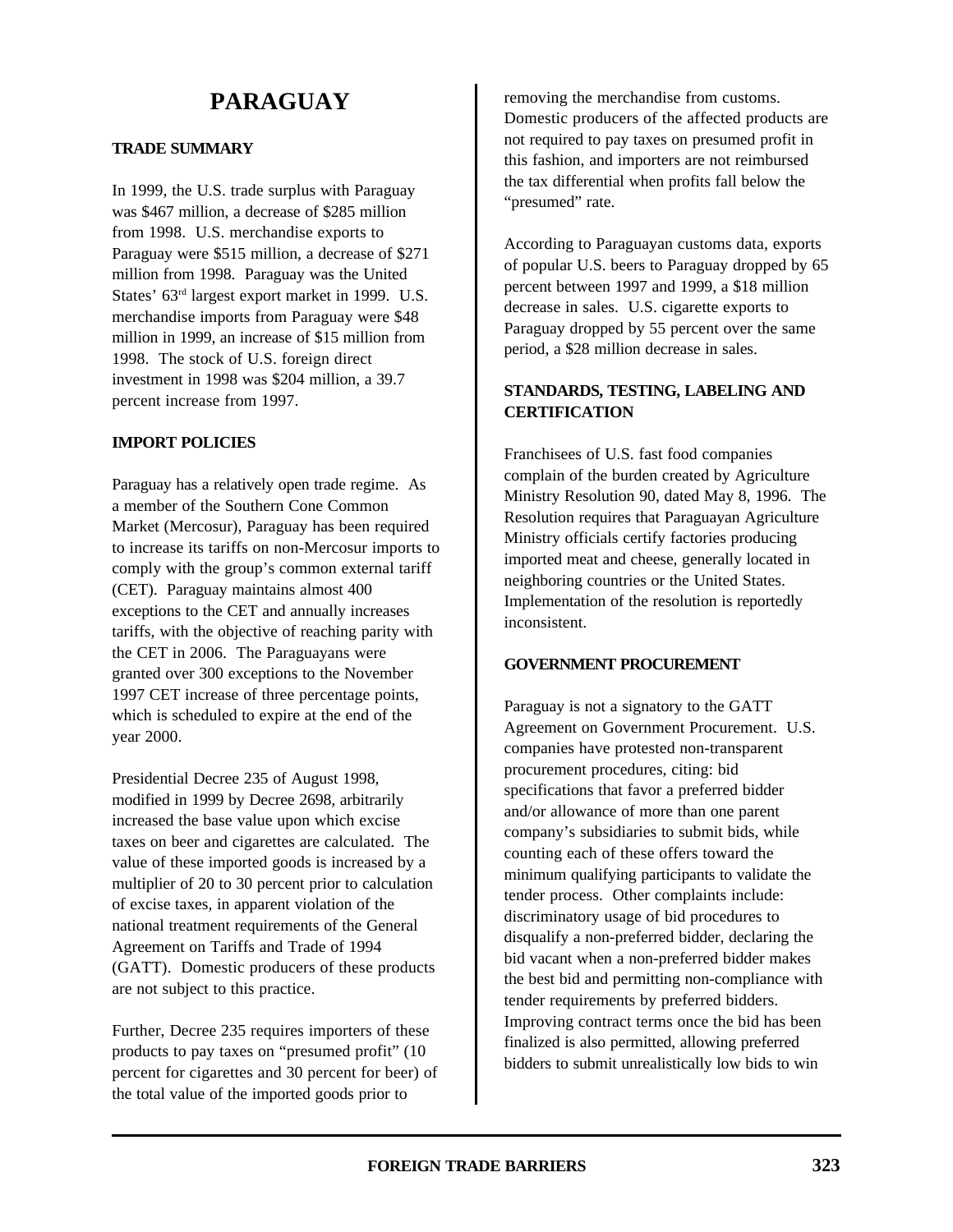# **PARAGUAY**

a tender, while understanding that future changes will enable profits.

# **INTELLECTUAL PROPERTY RIGHTS PROTECTION**

Paraguay belongs to the World Trade Organization (WTO) and the World Intellectual Property Organization (WIPO). It is also a signatory to the Paris Convention, Bern Convention, Rome Convention and the Phonograms Convention.

On January 16, 1998, the USTR identified Paraguay as a Priority Foreign Country (PFC) under the Special 301 provisions of the Trade Act of 1974. On February 17, 1998, the United States initiated a Section 301 investigation of Paraguay's acts, policies and practices regarding intellectual property. This investigation was extended for an additional three months on August 4, 1998, in light of the complex and complicated issues involved and to provide an opportunity to continue negotiations with a new presidential administration. The extension of the investigation moved the deadline for the USTR's determination in this case to November 17, 1998.

In November 1998, the U.S. Government and the Government of Paraguay signed a comprehensive Memorandum of Understanding (MOU) on the protection of intellectual property in Paraguay, which in conjunction with progress made in this area, allowed the United States to remove Paraguay's PFC status and to terminate the Section 301 investigation without applying sanctions. In the MOU, the Paraguayan Government committed to implement institutional reforms to strengthen enforcement for intellectual property rights at its borders and to pursue legal amendments to facilitate effective prosecution of copyright piracy in Paraguay. The Government of Paraguay also committed to take immediate action in known centers of piracy and counterfeiting, such as Cuidad del Este, and to coordinate the antipiracy efforts of its customs, police, prosecutorial and tax authorities. Further, Paraguay agreed to pursue reform of its patent law and to ensure that government bodies use only authorized software.

Paraguay is currently subject to Section 306 monitoring, and Paraguayan implementation of the MOU, while uneven, includes some notable achievements. The "Special Enforcement Period" (SEP) of the MOU has been extended twice, in part to give the Gonzalez Macchi Administration, which took office unexpectedly in March of 1999, an opportunity to demonstrate its resolve in fighting intellectual property violations.

#### **Copyrights and Trademarks**

The Government of Paraguay, in coordination with the affected industries, took several positive steps in 1999, including the seizure and destruction of two multi-million dollar, high technology pirate CD factories. Nonetheless, Paraguay continues to be a regional center for piracy and counterfeiting and a transshipment point for infringing products to the larger markets bordering Paraguay, particularly Brazil.

In October 1998, a new copyright law was passed that is generally consistent with Paraguay's international obligations. Notable is the protection of software as a literary work. However, the Government of Paraguay has not provided adequate and effective enforcement of its laws to address the piracy problem, and in practical terms piracy and counterfeiting remain rampant. An outstanding shortcoming of the law was the designation of copyright piracy as a private, rather than a public crime, thus requiring legal action by the offended party to seek redress. However, Law 1444, passed on June 25, 1999, made copyright violations "public actions," allowing public prosecutors to take legal action without requiring the offended party to seek redress. This action remedied the deficiency in Paraguayan law to enable the